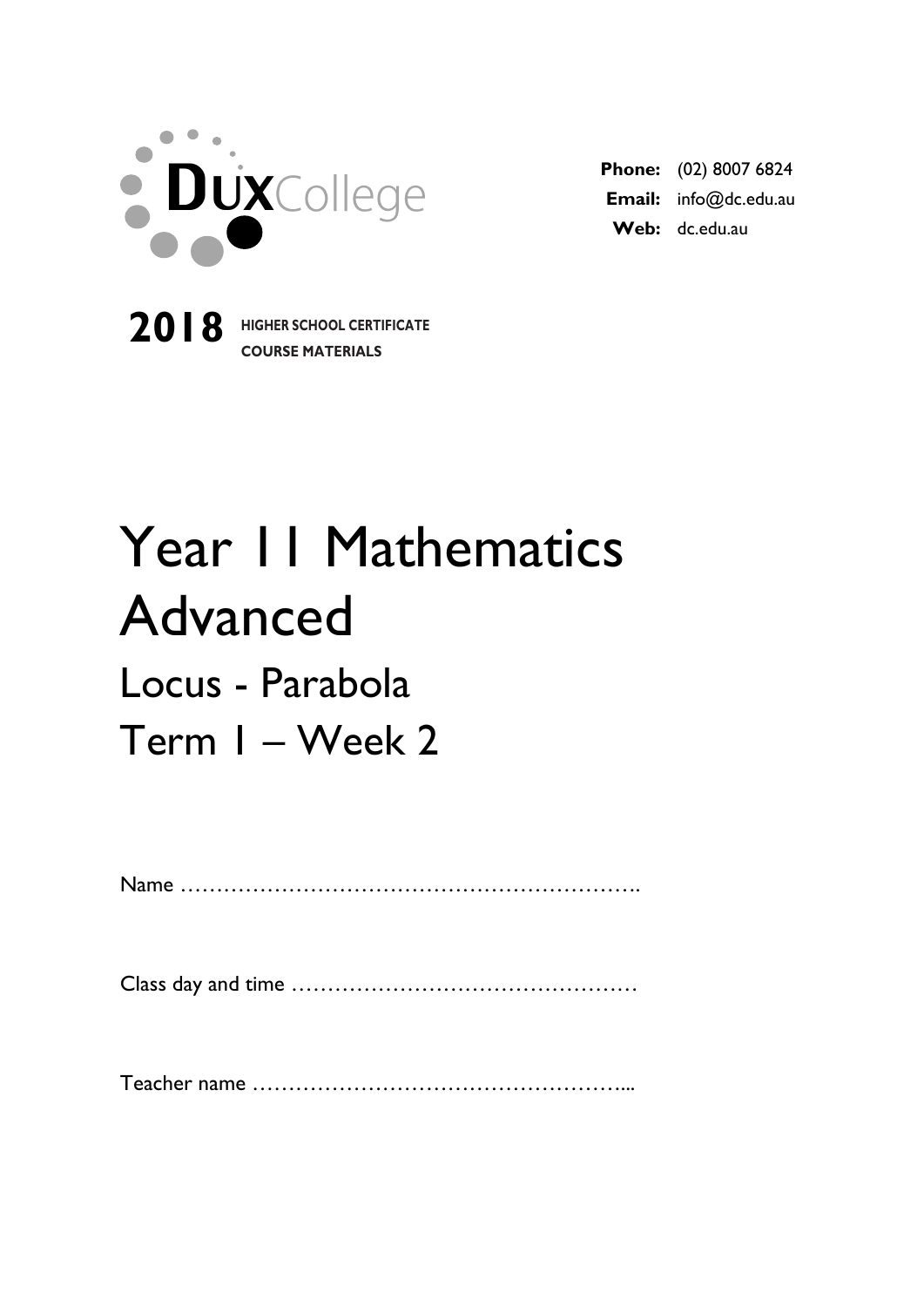

1

## Term 1 – Week 2 – Theory

### **A PARABOLA:**

A parabola may be defined as the locus of a point  $P(x, y)$  whose distance from a given fixed point equals its distance from a given fixed line. The fixed point is known as the **focus** and the fixed line is known as the **directrix**.

The **vertex** is the minimum or maximum point of the parabola. The **axis of symmetry** is a line which bisects the parabola. The **focal length** is the distance between the vertex and the focus or the vertex and the directrix.

© Dux College 2018 | All rights reserved.



**Need help?** 

Visit the student forums and ask our tutors. dc.edu.au/forums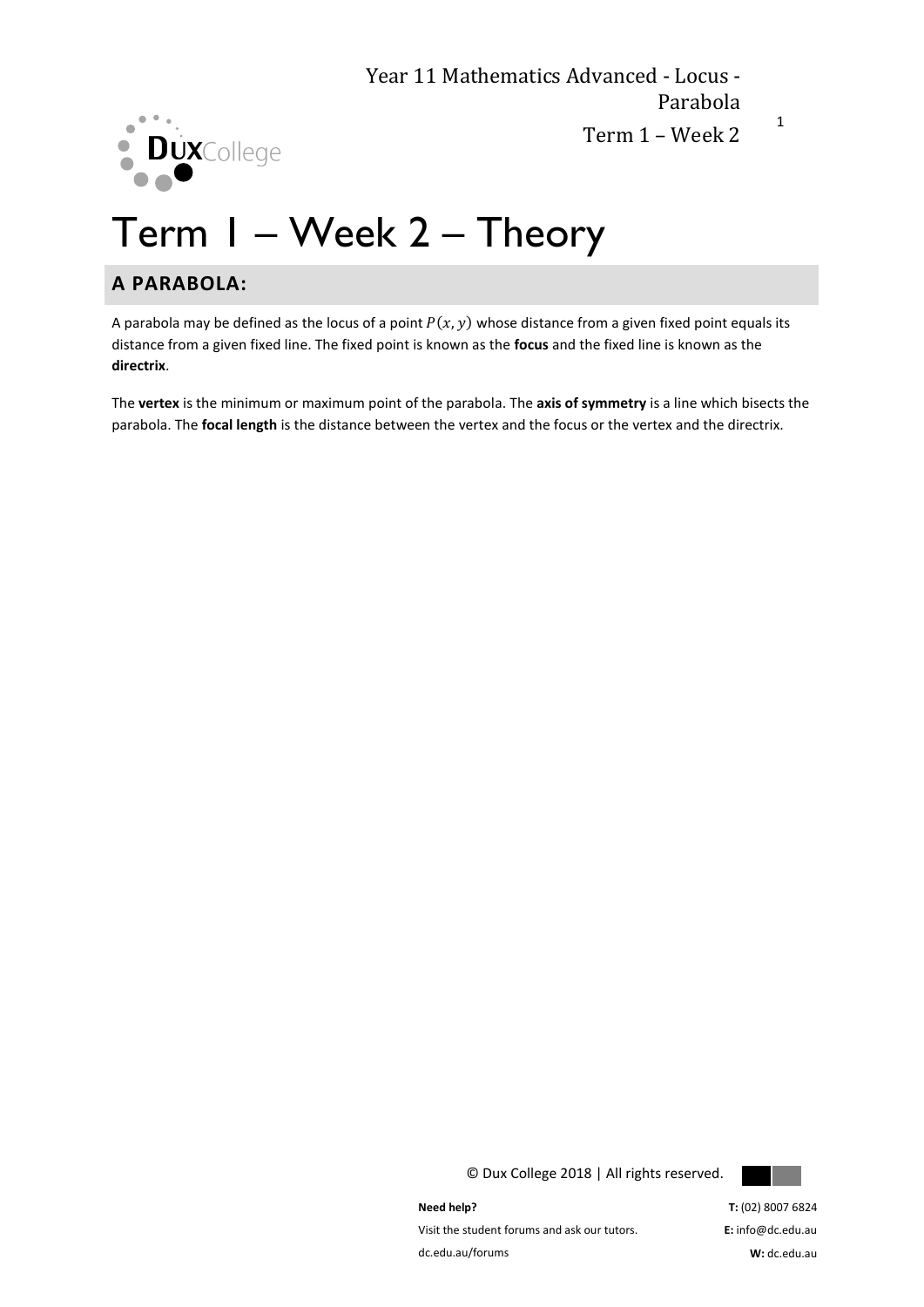

## **THE GENERAL EQUATION OF THE LOCUS OF A PARABOLA WITH VERTEX AT THE ORIGIN:**

#### CASE ONE (EXAMPLE):

Find the locus of a point  $P(x, y)$  such that its distance from the point  $F(0, a)$  is equal to its distance from the line  $y = -a$ .

#### SOLUTION:



Given the distance of  $FP = AP$ , so use the distance formula:

 $FP = AP$ 

$$
\sqrt{(x-0)^2 + (y-a)^2} = \sqrt{(x-x)^2 + (y-a)^2}
$$

$$
x^2 + (y-a)^2 = 0^2 + (y+a)^2
$$

$$
x^2 + y^2 - 2ay + a^2 = y^2 + 2ay + a^2
$$

$$
\therefore x^2 = 4ay
$$

© Dux College 2018 | All rights reserved.



**Need help?** 

Visit the student forums and ask our tutors. dc.edu.au/forums

**T:** (02) 8007 6824 **E:** info@dc.edu.au **W:** dc.edu.au

2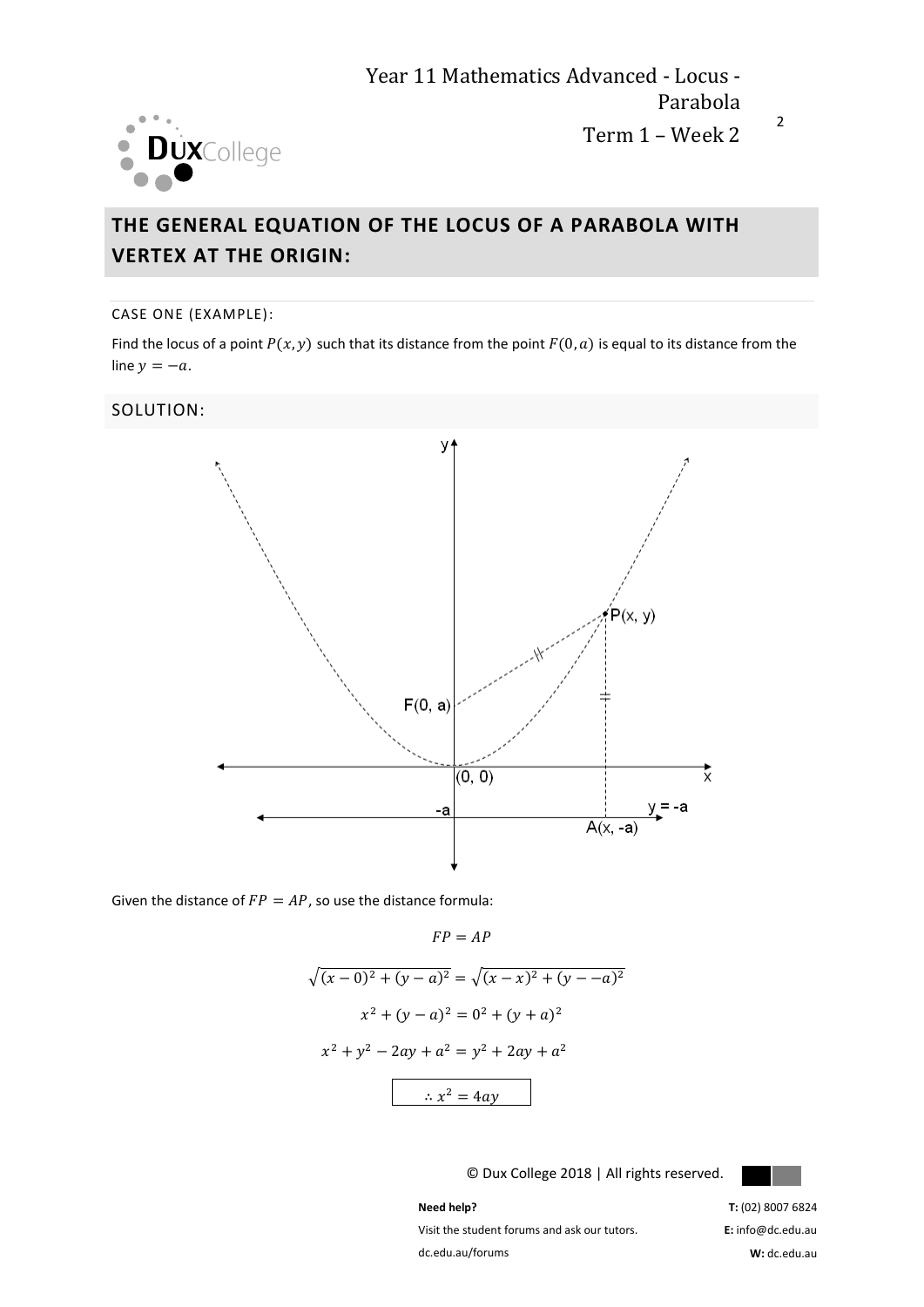

Term 1 – Week 2

3

#### CASE TWO (EXAMPLE):

Find the locus of a point  $P(x, y)$  such that its distance from the point  $F(0, -a)$  is equal to its distance from the line  $y = a$ .

#### SOLUTION:



Given the distance of  $FP = AP$ , so use the distance formula:

$$
FP = AP
$$
  

$$
\sqrt{(x - 0)^2 + (y - -a)^2} = \sqrt{(x - x)^2 + (y - a)^2}
$$
  

$$
x^2 + (y + a)^2 = 0^2 + (y - a)^2
$$
  

$$
x^2 + y^2 + 2ay + a^2 = y^2 - 2ay + a^2
$$
  

$$
\therefore x^2 = -4ay
$$

© Dux College 2018 | All rights reserved.



**Need help?** 

Visit the student forums and ask our tutors. dc.edu.au/forums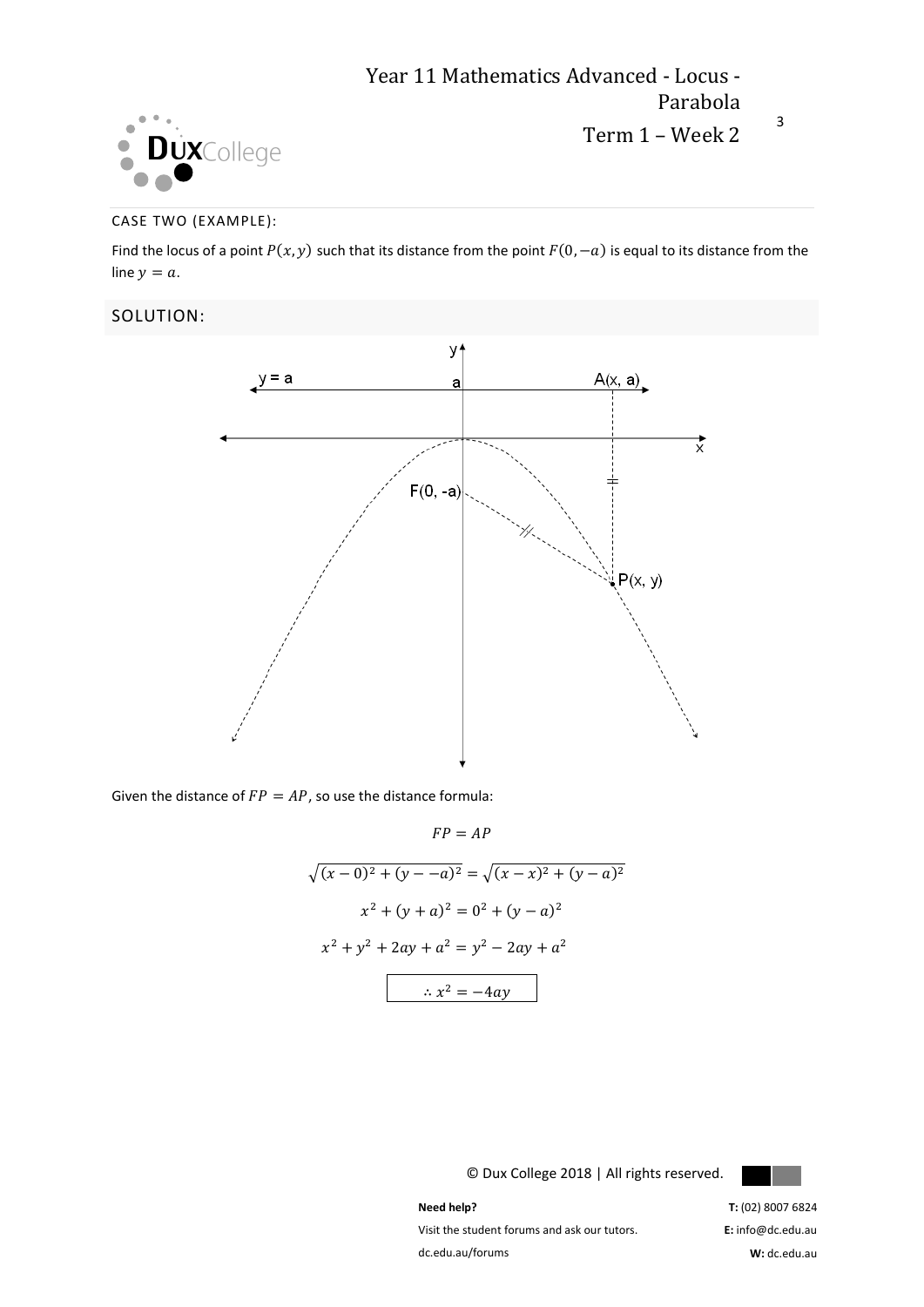

Term 1 – Week 2

4

#### CASE THREE (EXAMPLE):

Find the locus of a point  $P(x, y)$  such that its distance from the point  $F(a, 0)$  is equal to its distance from the line  $x = -a$ .

#### SOLUTION:



Given the distance of  $FP = AP$ , so use the distance formula:

$$
FP = AP
$$
  
\n
$$
\sqrt{(x-a)^2 + (y-0)^2} = \sqrt{(x-a)^2 + (y-y)^2}
$$
  
\n
$$
(x-a)^2 + y^2 = (x+a)^2 + 0^2
$$
  
\n
$$
x^2 - 2ax + a^2 + y^2 = x^2 + 2ax + a^2
$$
  
\n
$$
\therefore y^2 = 4ax
$$

 $\overline{1}$ 

© Dux College 2018 | All rights reserved.



**Need help?** 

Visit the student forums and ask our tutors. dc.edu.au/forums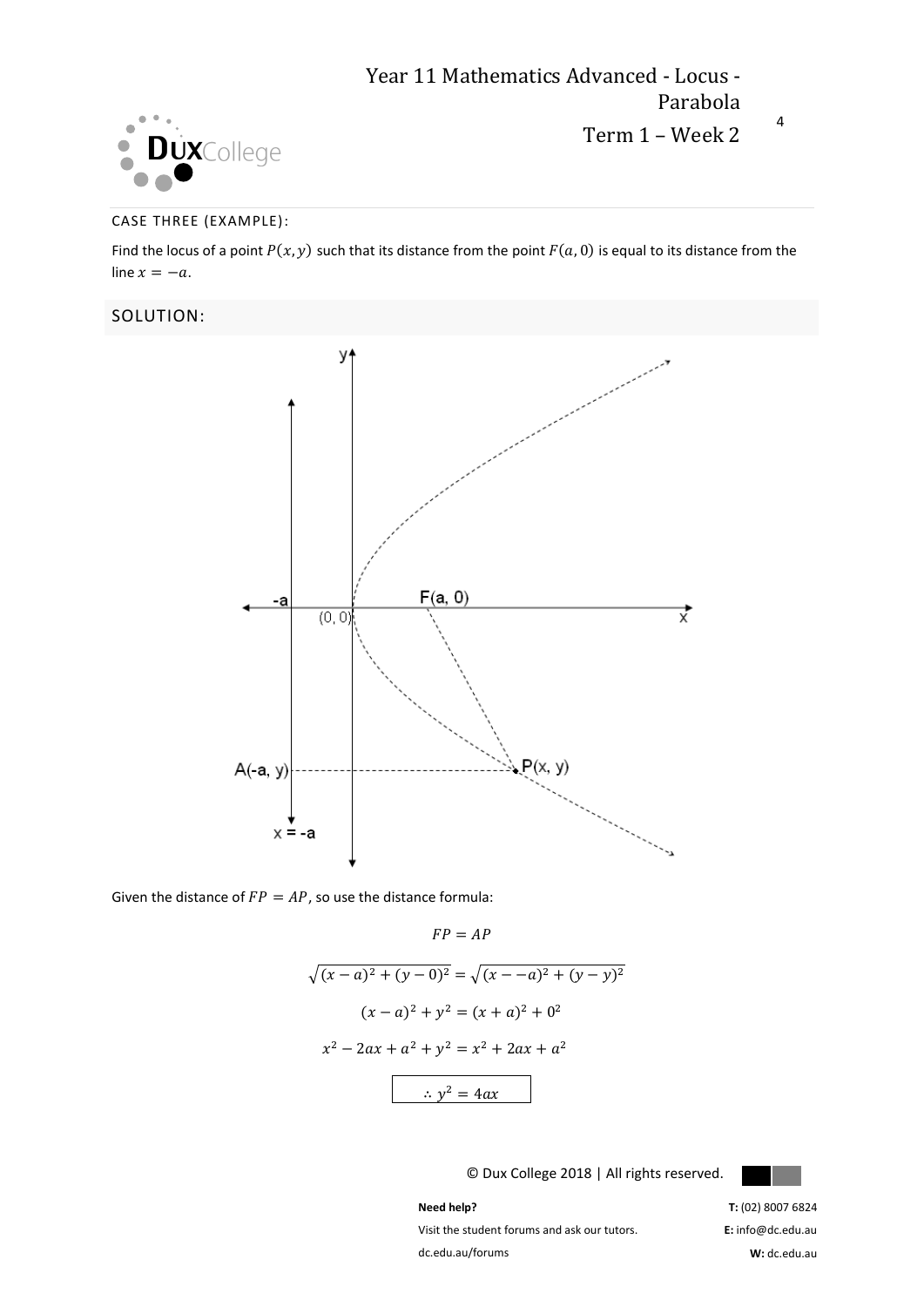

Term 1 – Week 2

5

#### CASE FOUR (EXAMPLE):

Find the locus of a point  $P(x, y)$  such that its distance from the point  $F(-a, 0)$  is equal to its distance from the line  $x = a$ .

#### SOLUTION:



Given the distance of  $FP = AP$ , so use the distance formula:

 $FP = AP$ 

$$
\sqrt{(x - a)^2 + (y - 0)^2} = \sqrt{(x - a)^2 + (y - y)^2}
$$

$$
(x + a)^2 + y^2 = (x - a)^2 + 0^2
$$

$$
x^2 + 2ax + a^2 + y^2 = x^2 - 2ax + a^2
$$

$$
\therefore y^2 = -4ax
$$

© Dux College 2018 | All rights reserved.



**Need help?** 

Visit the student forums and ask our tutors. dc.edu.au/forums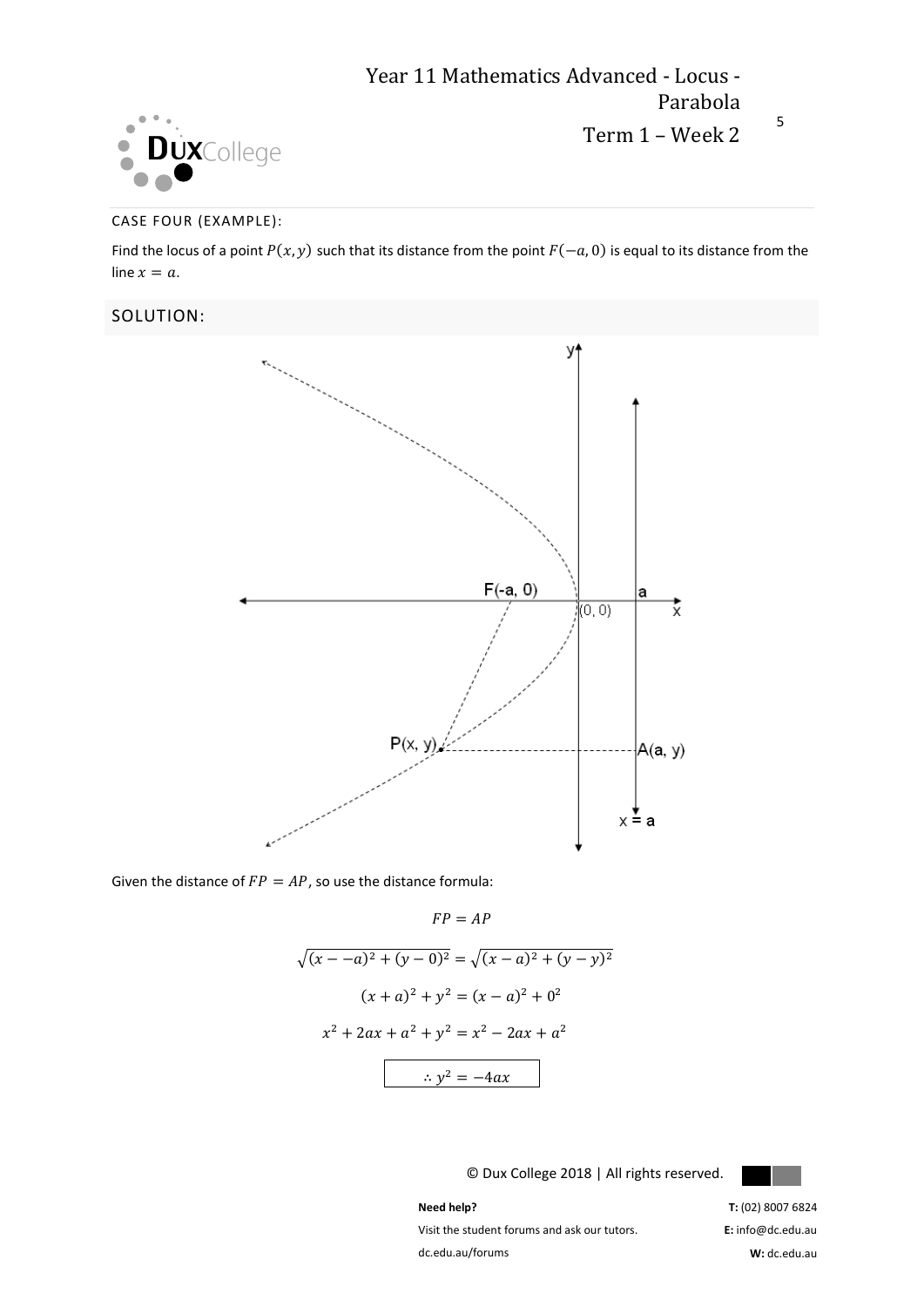

6

#### EXAMPLE:

Sketch the parabola with equation  $x^2 = -16y$  and then find:

- (i) The focal length,
- (ii) The coordinates of the vertex,
- (iii) The coordinates of the focus,
- (iv) The equation of the directrix,
- (v) The equation of the axis of symmetry.

#### SOLUTION:



- (i) The focal length:  $4a = 16$ 
	- $\therefore a = 4$
	- ∴ The focal length is 4 units.
- (ii) The coordinates of the vertex is  $(0, 0)$ .
- (iii) The coordinates of the focus is  $(0, -4)$ .
- (iv) The equation of the directrix is  $y = 4$ .
- (v) The equation of the axis of symmetry is  $x = 0$ .

© Dux College 2018 | All rights reserved.



**Need help?**  Visit the student forums and ask our tutors. dc.edu.au/forums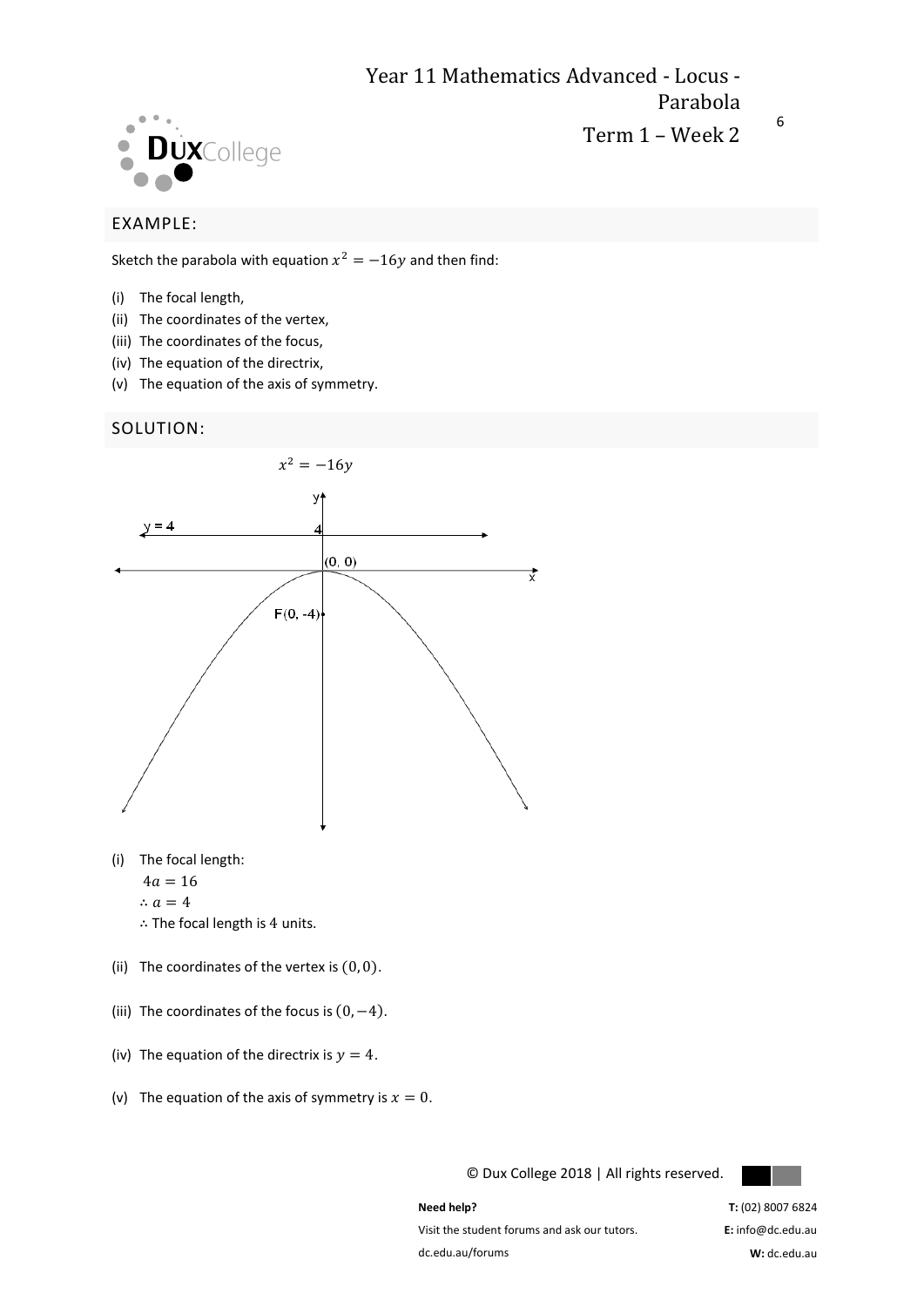

## **THE GENERAL EQUATION OF THE LOCUS OF A PARABOLA WITH VERTEX NOT AT THE ORIGIN:**

#### CASE ONE (EXAMPLE):

Find the locus of a point  $P(x, y)$  such that its distance from the point  $F(h, k + a)$  is equal to its distance from the line  $y = k - a$ .

#### SOLUTION:



Given the distance of  $FP = AP$ , so use the distance formula:

 $FP = AP$ 

$$
\sqrt{(x-h)^2 + (y - (k + a))^2} = \sqrt{(x-x)^2 + (y - (k - a))^2}
$$
  

$$
(x-h)^2 + (y - (k + a))^2 = (y - (k - a))^2
$$
  

$$
(x-h)^2 + y^2 - 2(k + a)y + (k + a)^2 = y^2 - 2(k - a)y + (k - a)^2
$$
  

$$
(x-h)^2 + y^2 - 2ky - 2ay + k^2 + 2ak + a^2 = y^2 - 2ky + 2ay + k^2 - 2ak + a^2
$$
  

$$
(x-h)^2 = 4ay - 4ak
$$
  

$$
\therefore (x-h)^2 = 4a(y-k)
$$

© Dux College 2018 | All rights reserved.



**Need help?** 

Visit the student forums and ask our tutors. dc.edu.au/forums

**T:** (02) 8007 6824 **E:** info@dc.edu.au **W:** dc.edu.au

7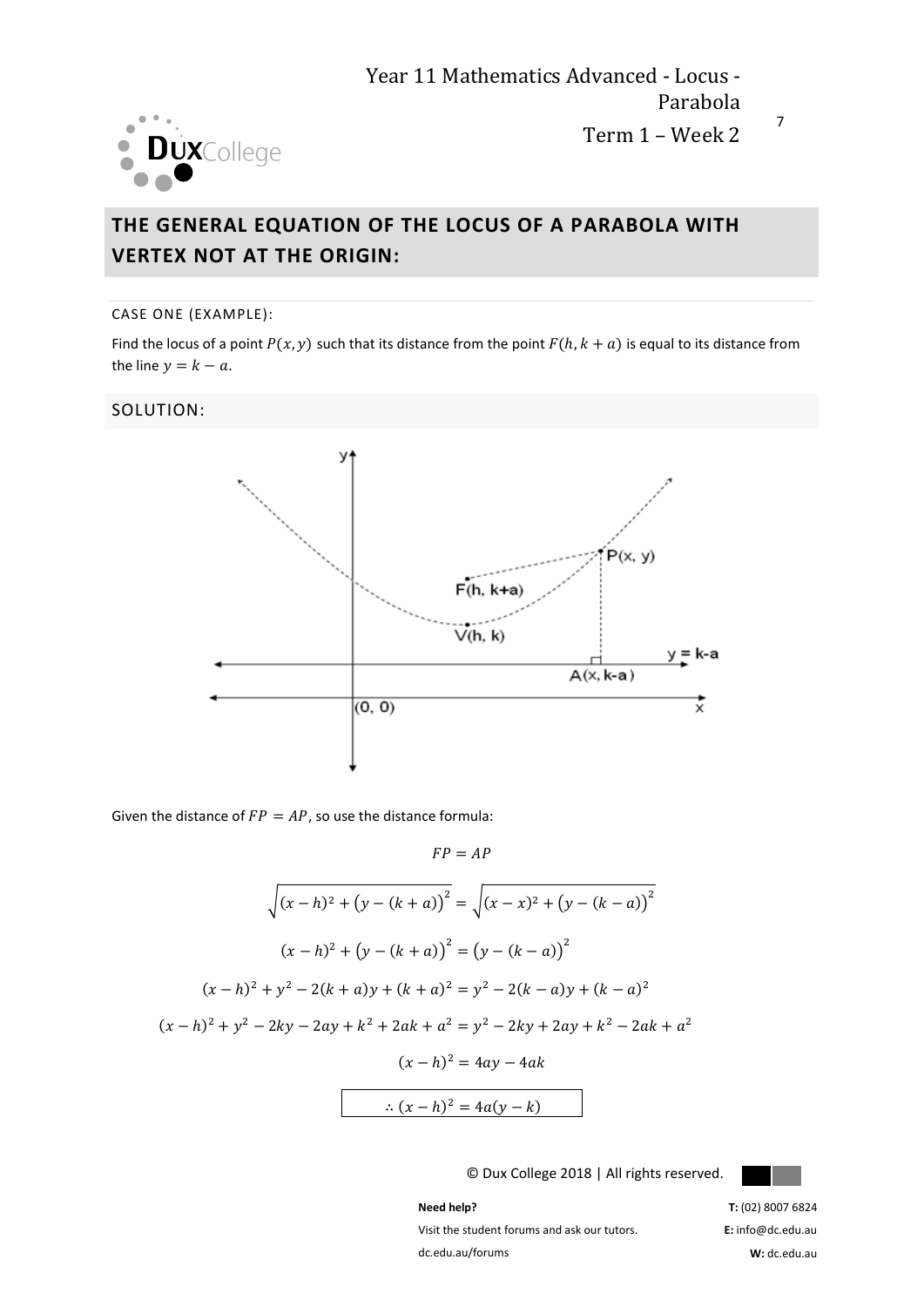

#### CASE TWO (EXAMPLE):

Find the locus of a point  $P(x, y)$  such that its distance from the point  $F(h, k - a)$  is equal to its distance from the line  $y = k + a$ .

#### SOLUTION:



Given the distance of  $FP = AP$ , so use the distance formula:

 $FP = AP$  $\sqrt{(x-h)^2 + (y-(k-a))^2} = \sqrt{(x-x)^2 + (y-(k+a))^2}$  $(x-h)^2 + (y - (k-a))^2 = (y - (k+a))^2$  $(x-h)^2 + y^2 - 2(k-a)y + (k-a)^2 = y^2 - 2(k+a)y + (k+a)^2$  $(x-h)^2 + y^2 - 2ky + 2ay + k^2 - 2ak + a^2 = y^2 - 2ky - 2ay + k^2 + 2ak + a^2$  $(x - h)^2 = -4ay + 4ak$  $\therefore$   $(x - h)^2 = -4a(y - k)$ 

© Dux College 2018 | All rights reserved.



**Need help?** 

Visit the student forums and ask our tutors. dc.edu.au/forums

**T:** (02) 8007 6824 **E:** info@dc.edu.au **W:** dc.edu.au

8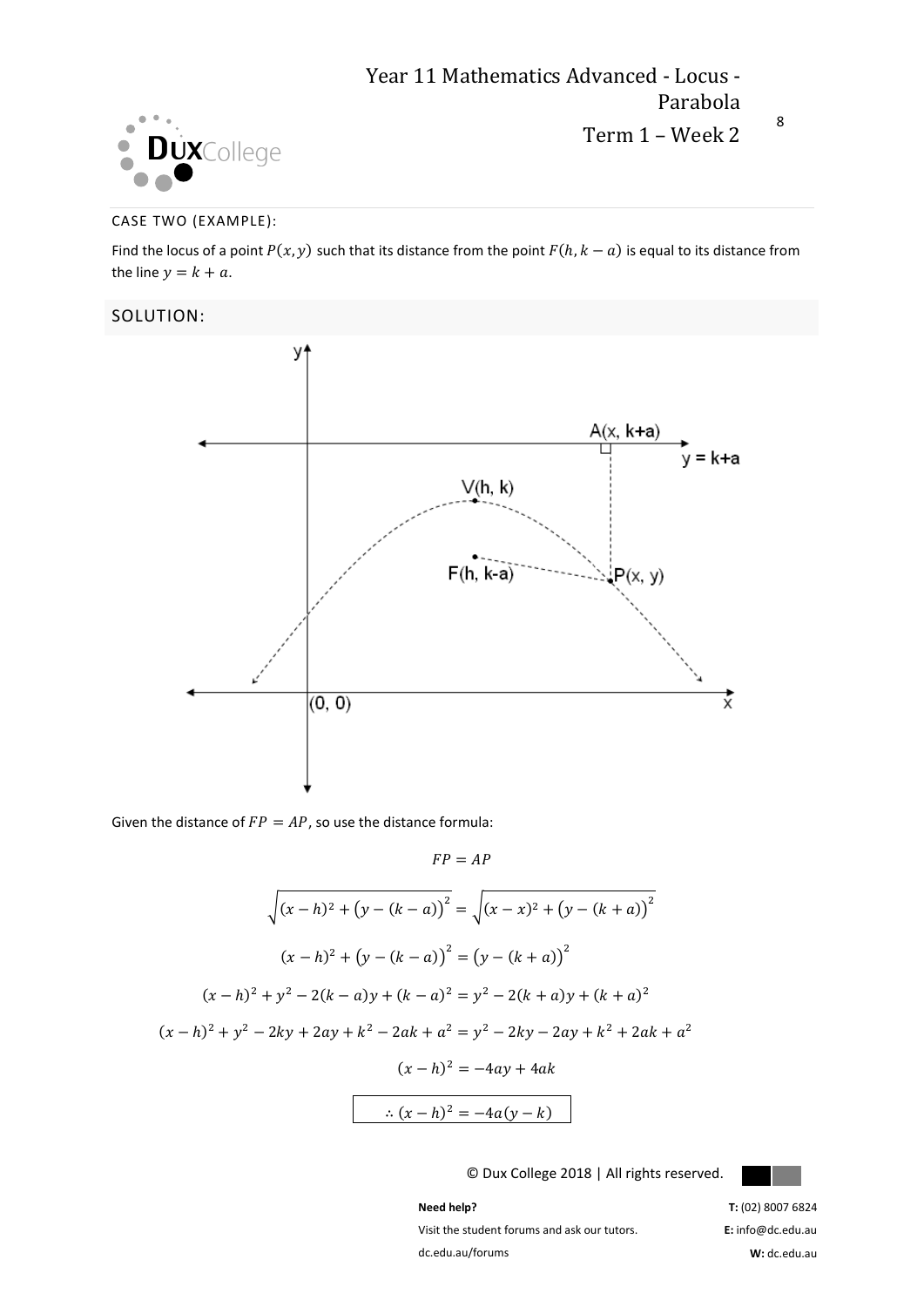

9

#### CASE THREE (EXAMPLE):

Find the locus of a point  $P(x, y)$  such that its distance from the point  $F(h + a, k)$  is equal to its distance from the line  $x = h - a$ .

SOLUTION:



Given the distance of  $FP = AP$ , so use the distance formula:

 $FP = AP$  $\sqrt{(x-(h+a))^{2}+(y-k)^{2}}=\sqrt{(x-(h-a))^{2}+(y-y)^{2}}$  $(x - (h + a))^2 + (y - k)^2 = (x - (h - a))^2$  $x^2 - 2(h+a)x + (h+a)^2 + (y-k)^2 = x^2 - 2(h-a)x + (h-a)^2$  $x^2 - 2hx - 2ax + h^2 + 2ah + a^2 + (y - k)^2 = x^2 - 2hx + 2ax + h^2 - 2ah + a^2$  $(y - k)^2 = 4ax - 4ah$ ∴  $(y - k)^2 = 4a(x - h)$ 

© Dux College 2018 | All rights reserved.



**Need help?** 

Visit the student forums and ask our tutors. dc.edu.au/forums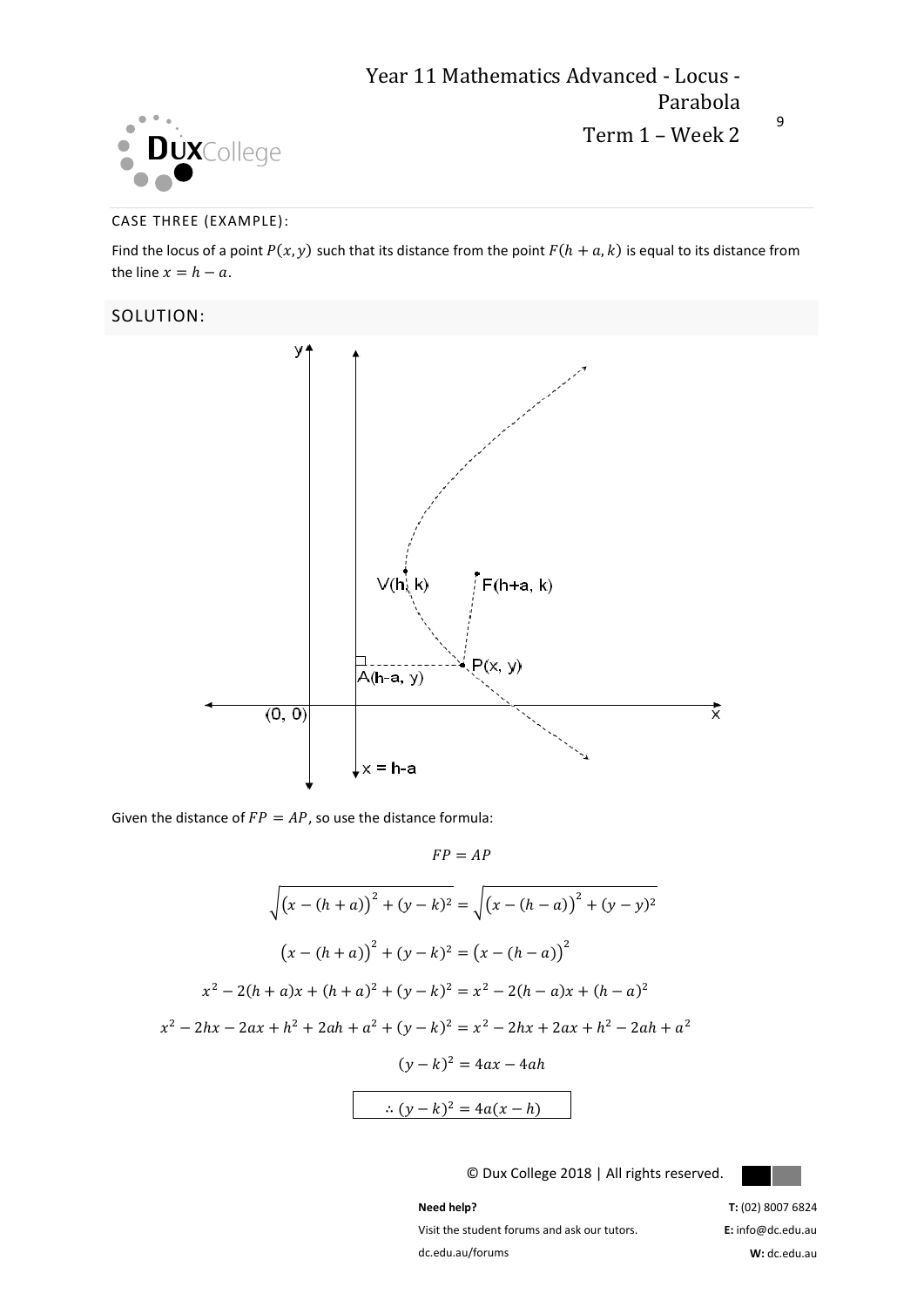

Term 1 – Week 2

10

#### CASE FOUR (EXAMPLE):

Find the locus of a point  $P(x, y)$  such that its distance from the point  $F(h - a, k)$  is equal to its distance from the line  $x = h + a$ .

SOLUTION:



Given the distance of  $FP = AP$ , so use the distance formula:

 $FP = AP$ 

$$
\sqrt{(x - (h - a))^{2} + (y - k)^{2}} = \sqrt{(x - (h + a))^{2} + (y - y)^{2}}
$$

$$
(x - (h - a))^{2} + (y - k)^{2} = (x - (h + a))^{2}
$$

$$
x^{2} - 2(h - a)x + (h - a)^{2} + (y - k)^{2} = x^{2} - 2(h + a)x + (h + a)^{2}
$$

$$
x^{2} - 2hx + 2ax + h^{2} - 2ah + a^{2} + (y - k)^{2} = x^{2} - 2hx - 2ax + h^{2} + 2ah + a^{2}
$$

$$
(y - k)^{2} = -4ax + 4ah
$$

$$
\therefore (y-k)^2 = -4a(x-h)
$$

© Dux College 2018 | All rights reserved.



**T:** (02) 8007 6824 **E:** info@dc.edu.au **W:** dc.edu.au

**Need help?** 

Visit the student forums and ask our tutors. dc.edu.au/forums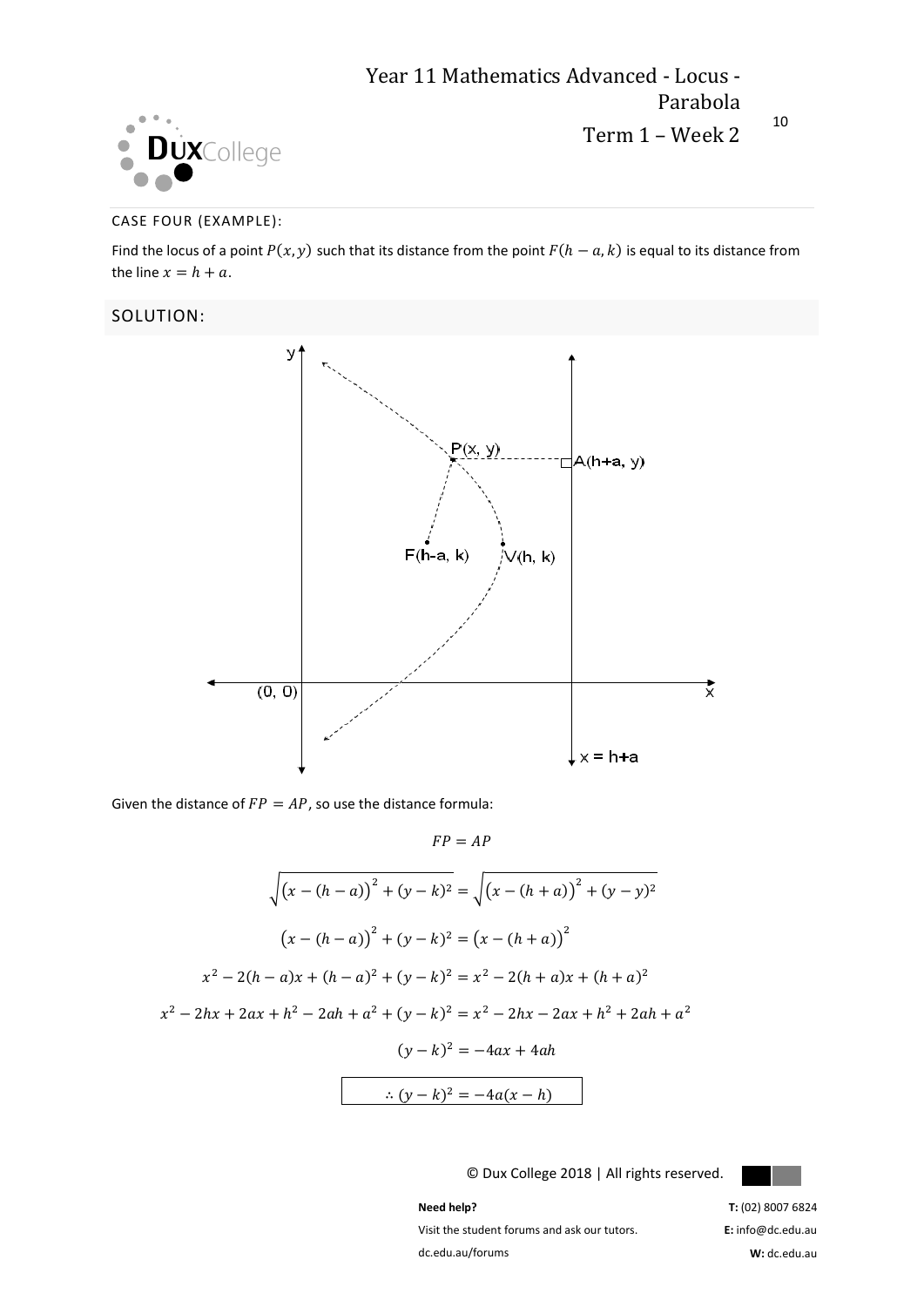

11

#### EXAMPLE:

Find the equation of the locus of a point  $P(x, y)$  such that its distance from the point  $F(3, 2)$  is equal to its distance from the line  $y = -6$ .

#### SOLUTION:

Firstly, sketch a diagram.



Given the distance of  $FP = AP$ , so use the distance formula:

$$
FP = AP
$$
  
\n
$$
\sqrt{(x-3)^2 + (y-2)^2} = \sqrt{(x-x)^2 + (y+6)^2}
$$
  
\n
$$
(x-3)^2 + (y-2)^2 = (y+6)^2
$$
  
\n
$$
(x-3)^2 + y^2 - 4y + 4 = y^2 + 12y + 36
$$
  
\n
$$
(x-3)^2 = 16y + 32
$$
  
\n
$$
\therefore (x-3)^2 = 16(y+2)
$$

© Dux College 2018 | All rights reserved.



**Need help?** 

Visit the student forums and ask our tutors. dc.edu.au/forums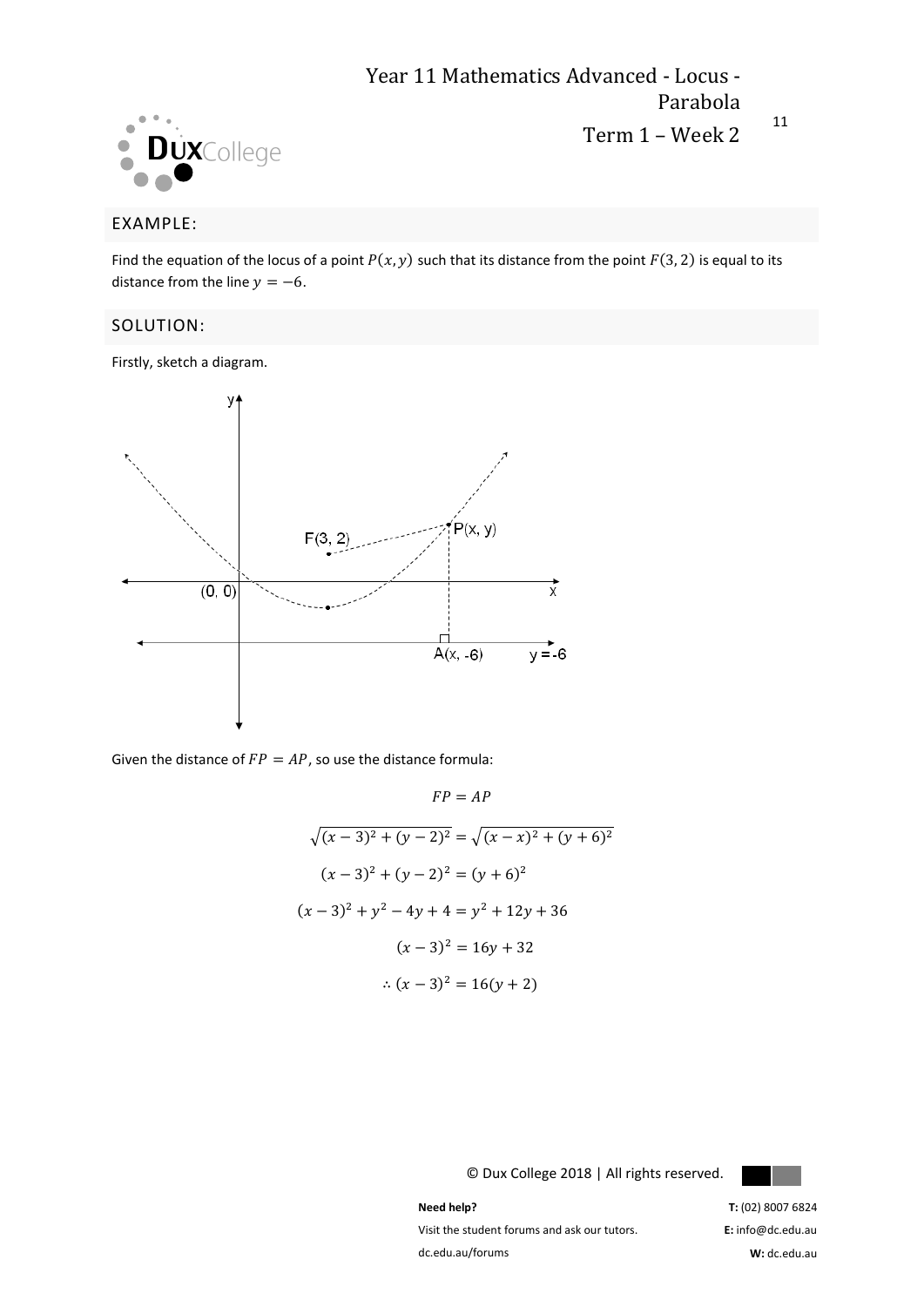

Term 1 – Week 2

12

#### EXAMPLE:

For the parabola with equation  $2y^2 - 8y + x + 9 = 0$ , find:

- (i) The coordinates of the vertex and focus.
- (ii) The equation of the directrix and the axis of symmetry.
- (iii) Hence, sketch the parabola.

#### SOLUTION:

#### (i)

$$
2y^{2} - 8y + x + 9 = 0
$$
  
\n
$$
y^{2} - 4y + \frac{1}{2}x + \frac{9}{2} = 0
$$
  
\n
$$
y^{2} - 4y + (-2)^{2} = -\frac{1}{2}x - \frac{9}{2} + (-2)^{2}
$$
  
\n
$$
(y - 2)^{2} = -\frac{1}{2}x - \frac{1}{2}
$$
  
\n
$$
(y - 2)^{2} = -\frac{1}{2}(x + 1)
$$

The focal length:

$$
4a = \frac{1}{2}
$$

$$
a = \frac{1}{8}
$$

∴ The vertex is  $(-1, 2)$  and the focus is  $\left(-1\frac{1}{\alpha}\right)$  $\frac{1}{8}$ , 2).

(ii) The equation of the directrix is  $x = -\frac{7}{8}$  $\frac{1}{8}$  and the axis of symmetry is  $y = 2$ . (iii)



© Dux College 2018 | All rights reserved.



**T:** (02) 8007 6824 **E:** info@dc.edu.au **W:** dc.edu.au

**Need help?**  Visit the student forums and ask our tutors. dc.edu.au/forums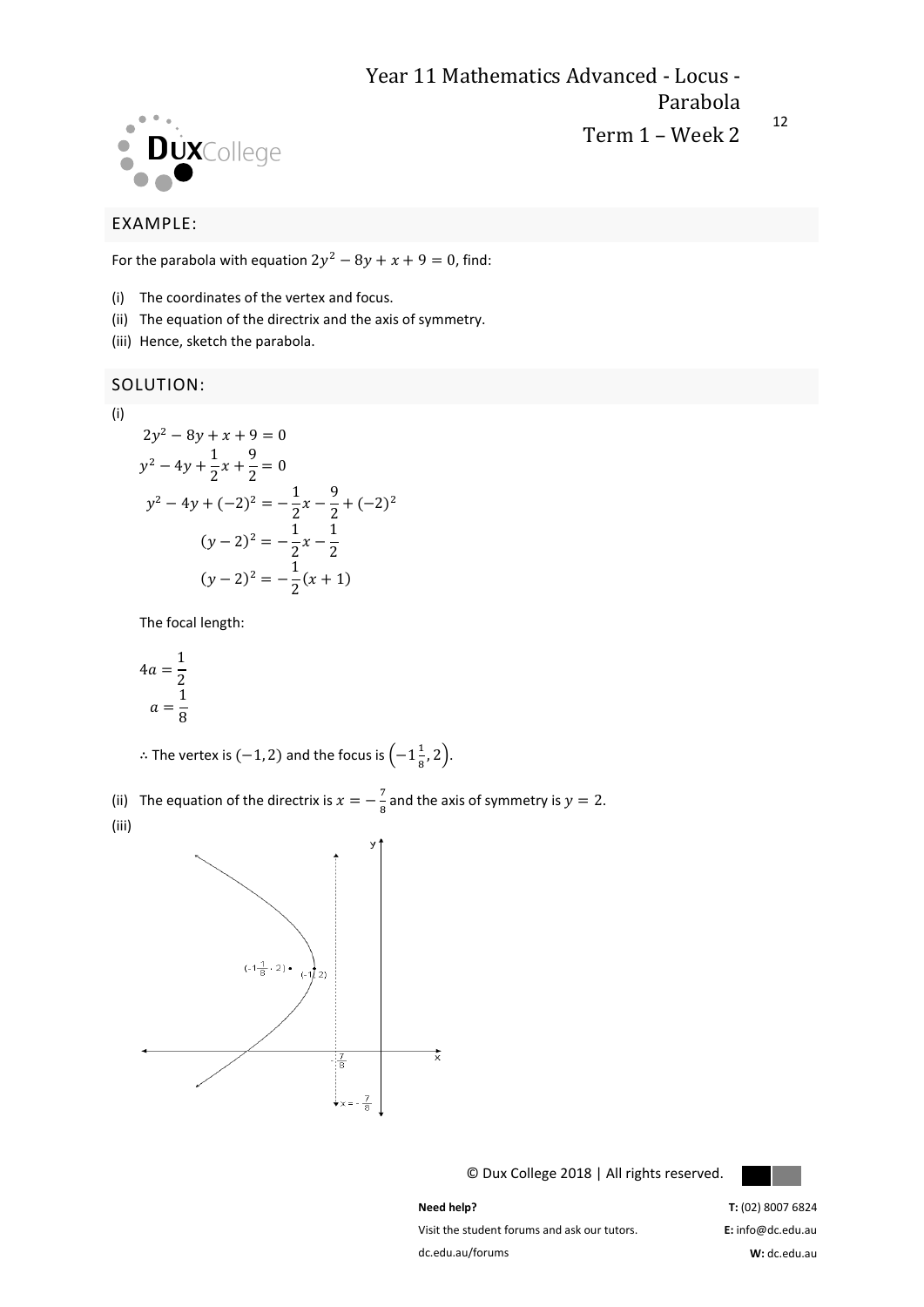

13

#### EXAMPLE:

Find the equation of the parabola with vertex (2, 3) and the equation of the directrix is  $x = 3$ .

#### SOLUTION:

Firstly, sketch a diagram.



Hence, the focal length is 1.

$$
(y - k)^2 = -4a(x - h)
$$

$$
(y - 3)^2 = -4(1)(x - 2)
$$

$$
\therefore (y - 3)^2 = -4(x - 2)
$$

© Dux College 2018 | All rights reserved.



**Need help?** 

Visit the student forums and ask our tutors. dc.edu.au/forums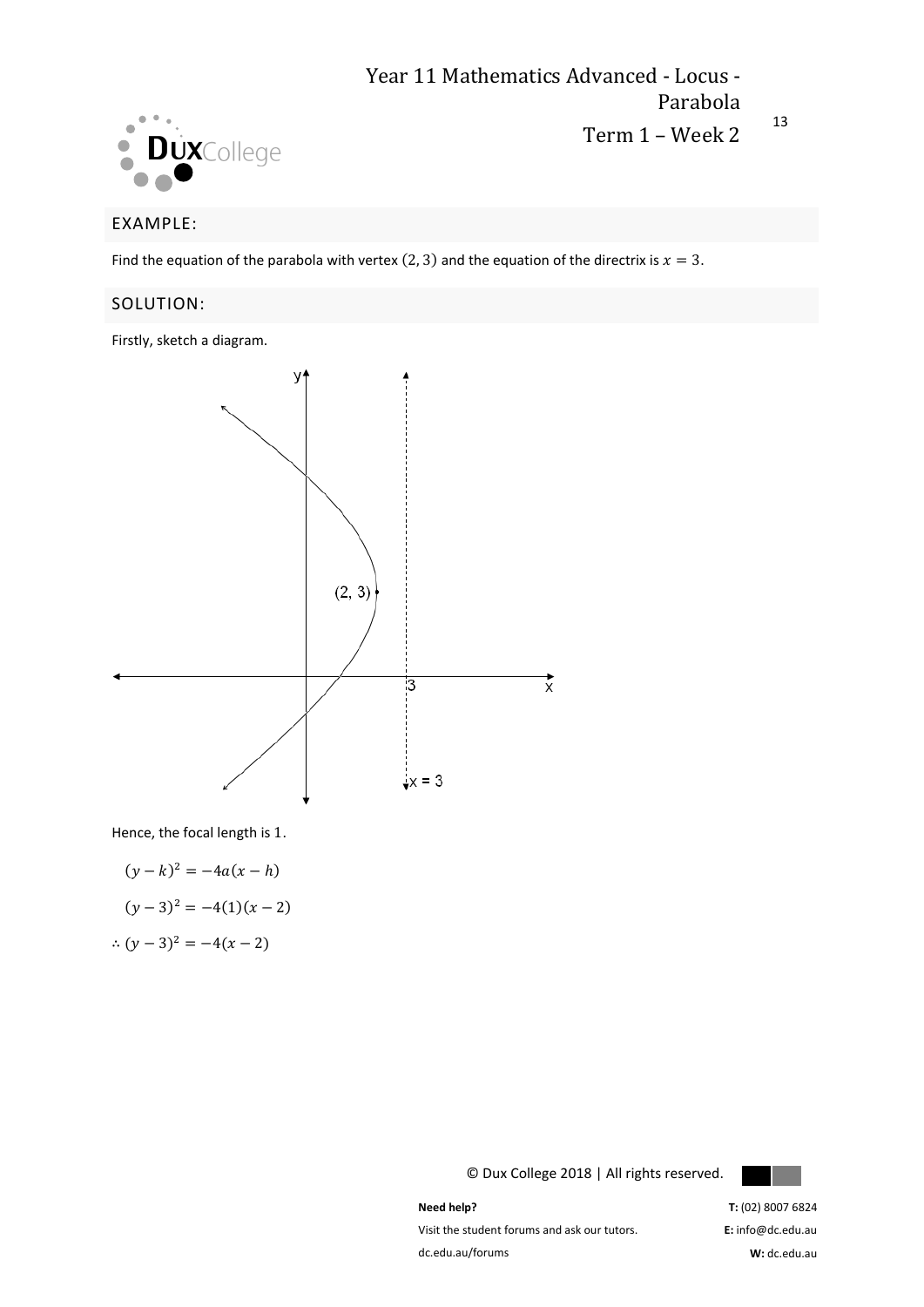

#### 14

## Term 1 – Week 2 – Homework

### **LOCUS OF A PARABOLA:**

1. Find the co-ordinates of the vertex of the parabola  $y = x^2 + 4x - 3$ . (2 marks)

- 2. For the parabola  $y = (x 4)^2 5$  write down:
	- (i) The co-ordinates of the vertex. (1 mark)
	- (ii) The minimum value of the function. (1 mark)
	- (iii) The co-ordinates of the focus. (1 mark)

© Dux College 2018 | All rights reserved.



**Need help?** 

Visit the student forums and ask our tutors. dc.edu.au/forums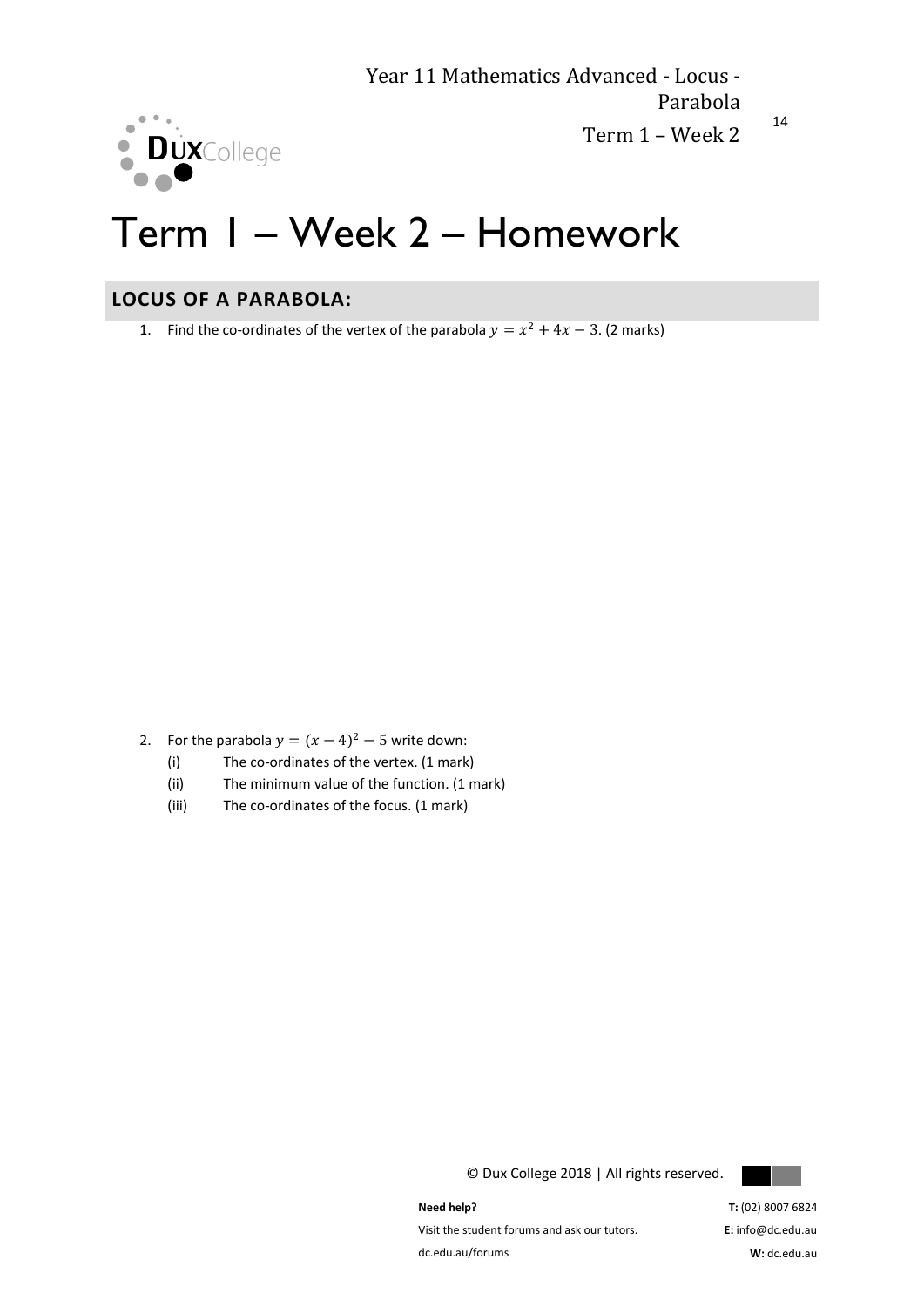



15

3. Write down the equation of the directrix of the parabola:  $x^2 = -8y$ . (1 mark)

4. Find the vertex and focus of  $(x + 2)^2 = -12y + 6$ . (2 marks)





**Need help?** 

Visit the student forums and ask our tutors. dc.edu.au/forums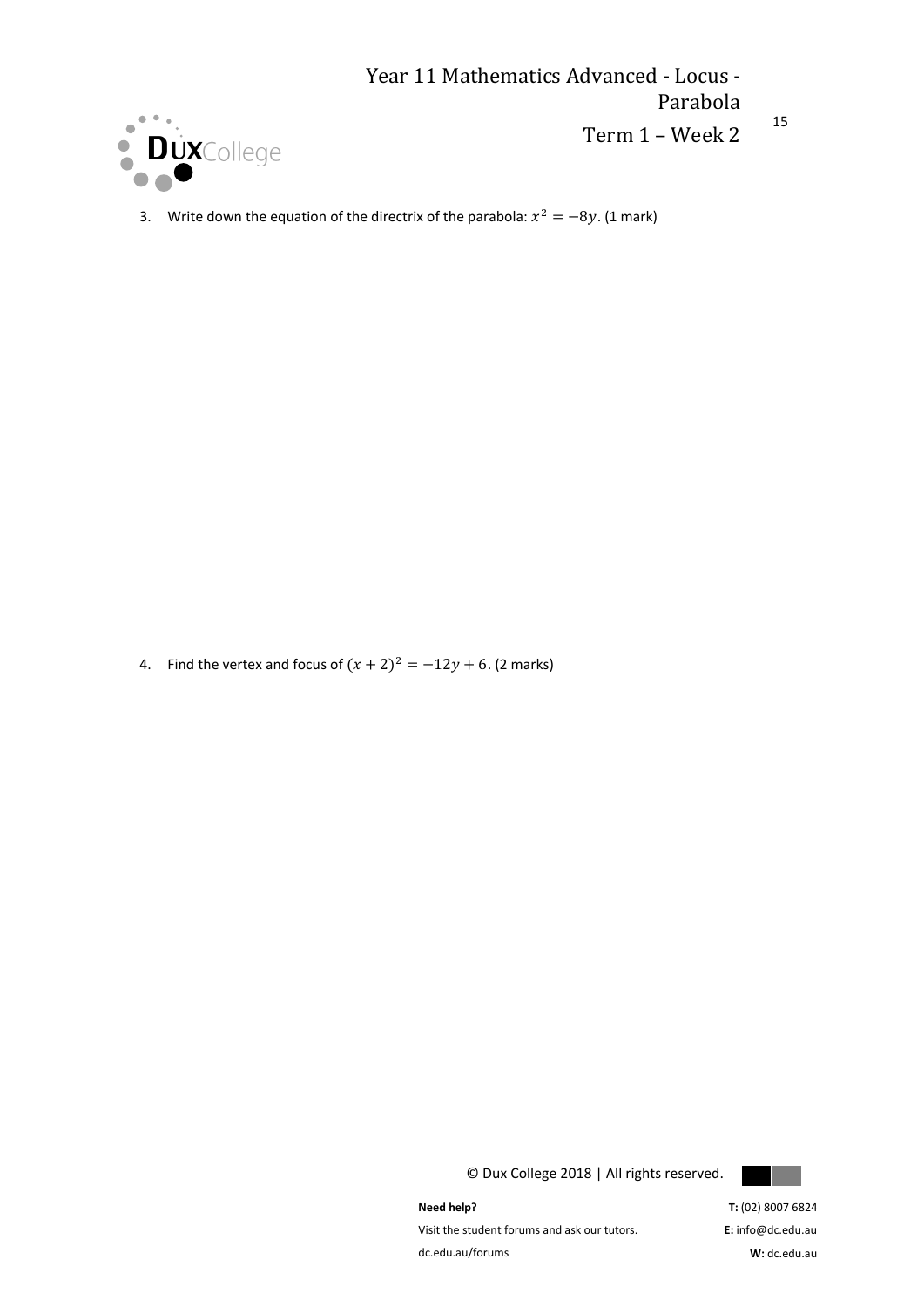

Term 1 – Week 2

16

- 5. Given the parabola  $12y = x^2 4x + 52$  express it in the form  $(x x_1)^2 = 4a(y y_1)$ . Find:
	- (i) The co-ordinates of the vertex. (1 mark)
	- (ii) The focal length. (1 mark)
	- (iii) The co-ordinates of the focus. (1 mark)
	- (iv) The equation of the directrix. (1 mark)
	- (v) The equation of the axis of the parabola. (1 mark)

© Dux College 2018 | All rights reserved.



**Need help?** 

Visit the student forums and ask our tutors. dc.edu.au/forums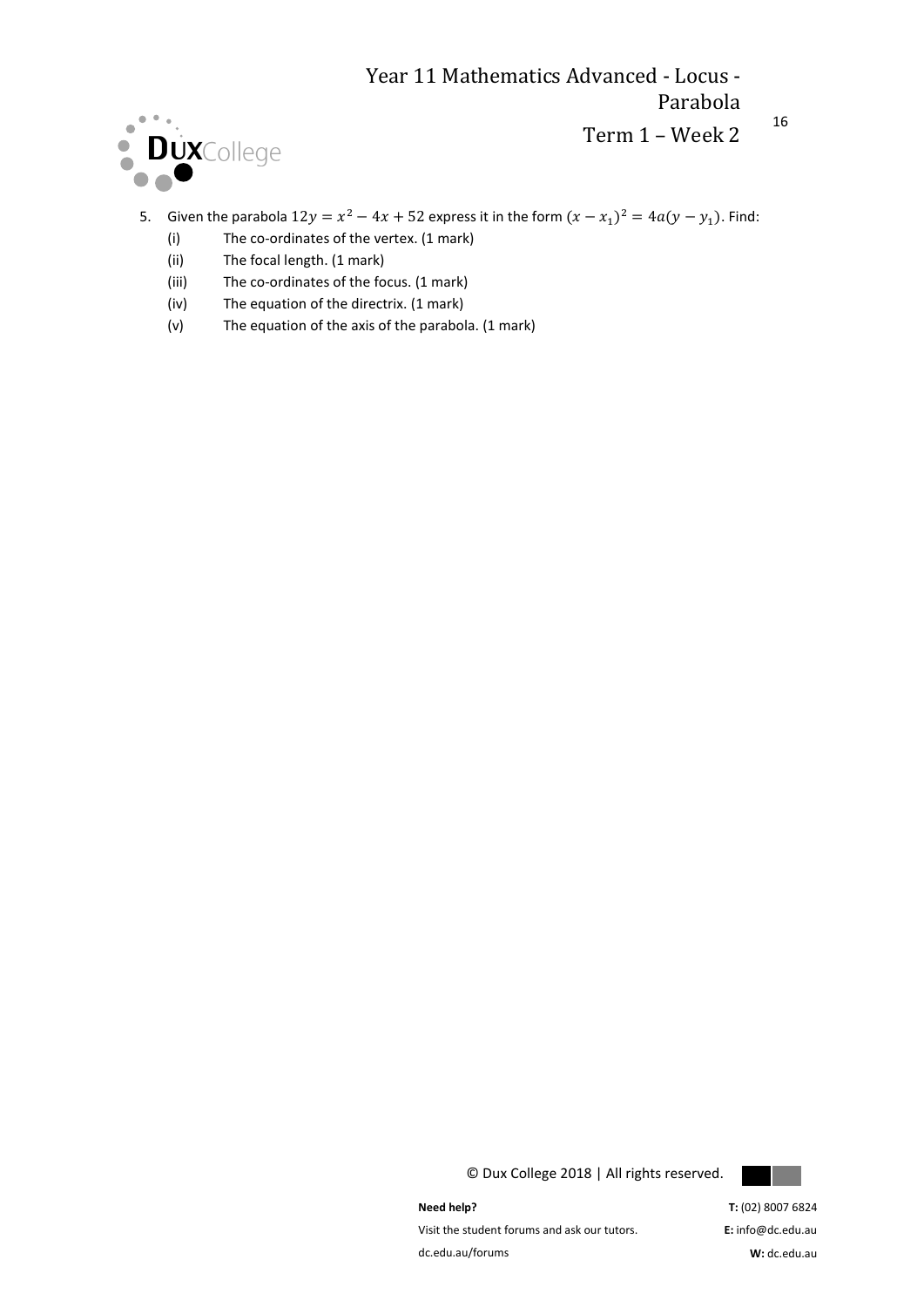

Term 1 – Week 2

17

- 6. For the parabola  $y = \frac{1}{2}$  $\frac{1}{8}x^2 - x + 3$ 
	- (i) Find the co-ordinates of the vertex and focus. (2 marks)
	- (ii) Find the equation of the normal to the parabola at the point where  $x = -4$ . Write your answer in general form. (1 mark)
	- (iii) Find the point on the parabola at which the tangent is parallel to  $y = 3x + 1$ . (1 mark)

© Dux College 2018 | All rights reserved.



**Need help?** 

Visit the student forums and ask our tutors. dc.edu.au/forums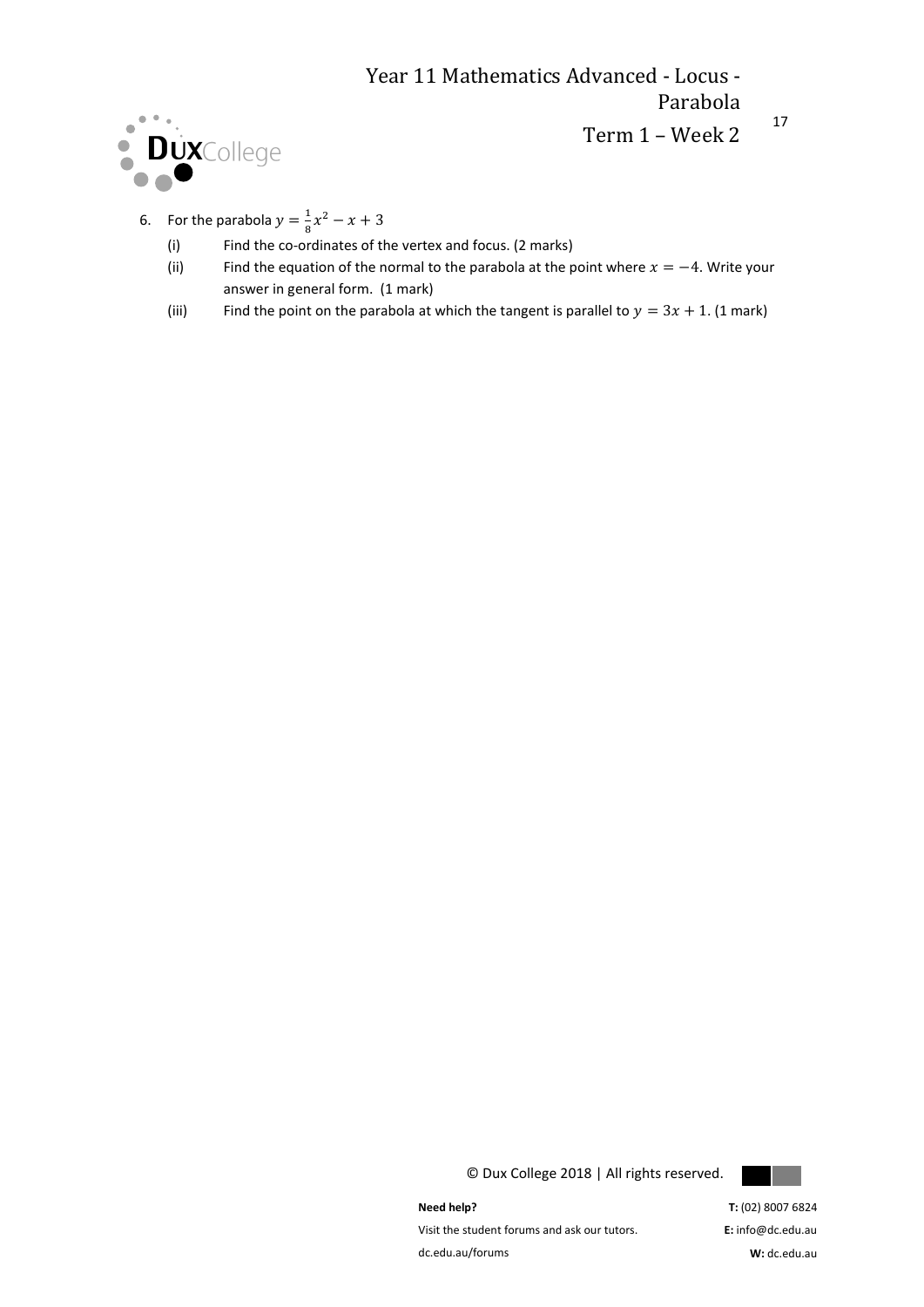

Term 1 – Week 2

18

- 7. Consider the parabola  $x^2 = 4(y 5)$ 
	- (i) Write down the co-ordinates of the vertex. (1 mark)
	- (ii) What are the co-ordinates of the focus. (1 mark)
	- (iii) Sketch the parabola  $x^2 = 4(y 5)$ . (1 mark)

© Dux College 2018 | All rights reserved.



**Need help?** 

Visit the student forums and ask our tutors. dc.edu.au/forums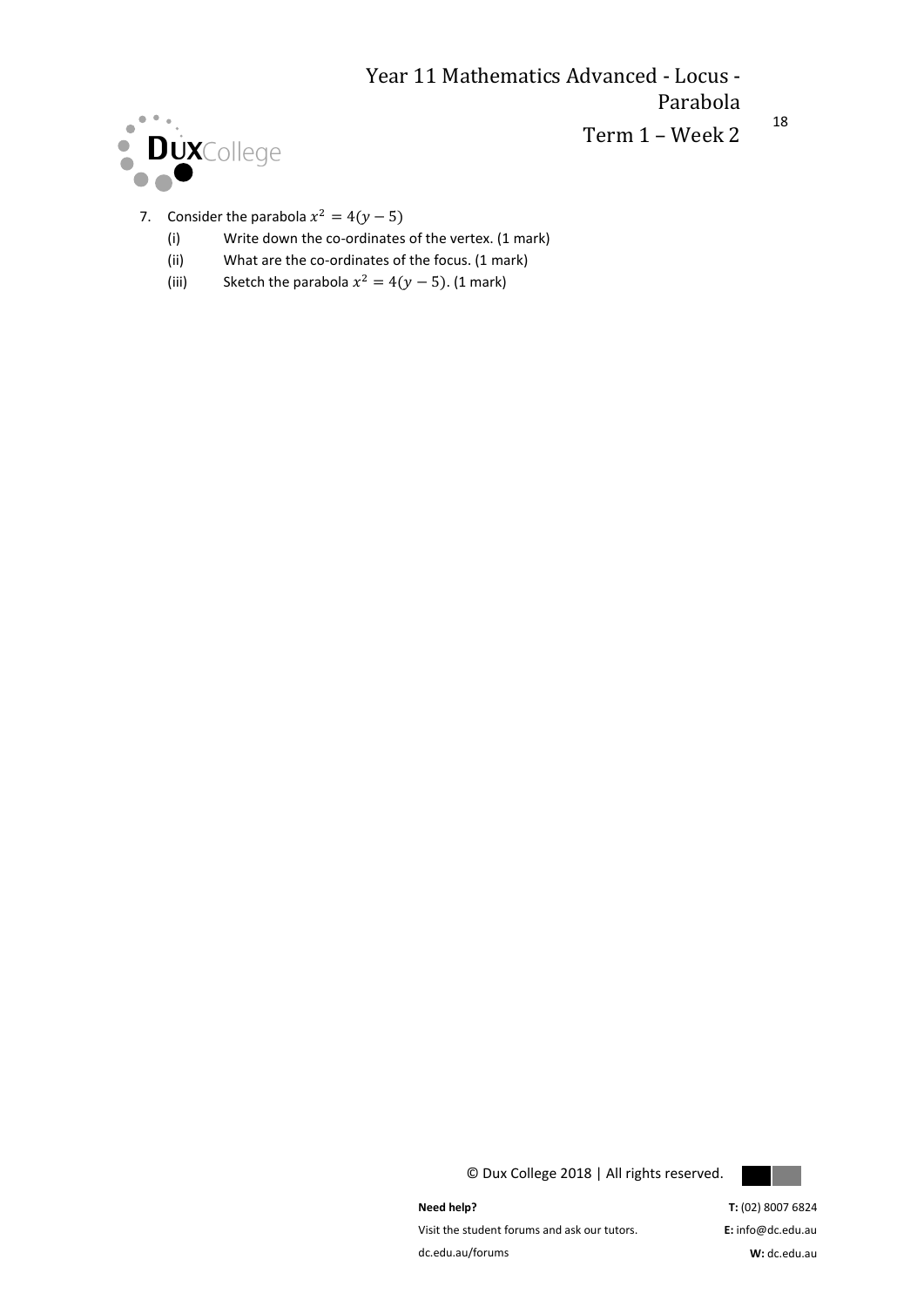

Term 1 – Week 2

19

- 8. Given the parabola  $(x + 2)^2 = 8(y 1)$  write down:
	- (i) The co-ordinates of the focus. (1 mark)
	- (ii) The equation of the directrix. (1 mark)

9. A parabola has the equation  $x^2 = 12(8 - y)$ . What is the equation of the directrix? (1 mark)



© Dux College 2018 | All rights reserved.

**Need help?**  Visit the student forums and ask our tutors. dc.edu.au/forums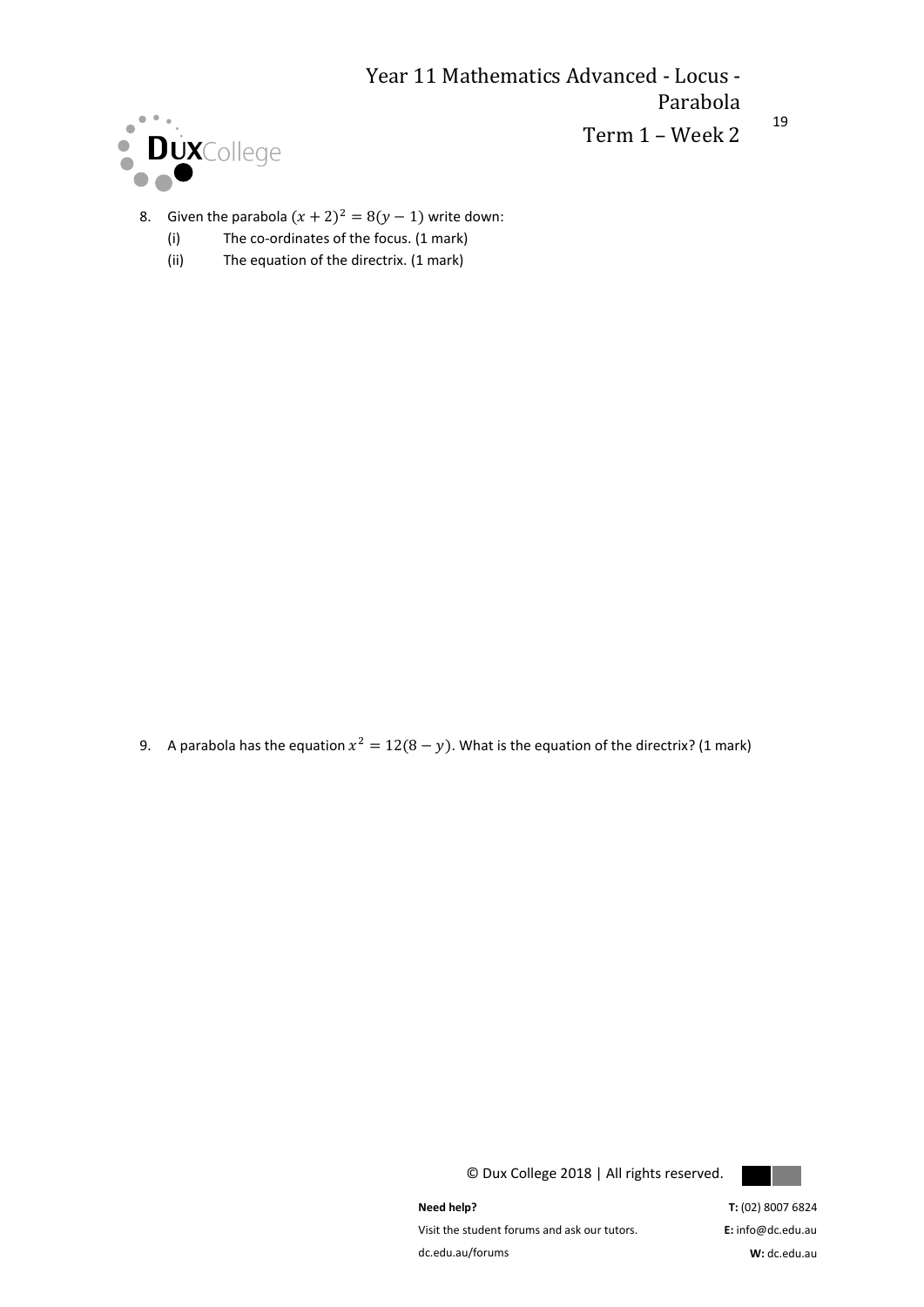

Term 1 – Week 2

20

- 10. The parabola P has equation  $x^2 = 16(y + 1)$ 
	- (i) Draw a neat  $\frac{1}{3}$  page sketch of P and clearly indicate on it:
		- a) The equation of the directrix. (1 mark)
		- b) The co-ordinates of its focus. (1 mark)
		- c) The co-ordinates of its vertex. (1 mark)
	- (ii) Find the co-ordinates of the point where P cuts the  $x$  axis. (1 mark)

© Dux College 2018 | All rights reserved.



**Need help?** 

Visit the student forums and ask our tutors. dc.edu.au/forums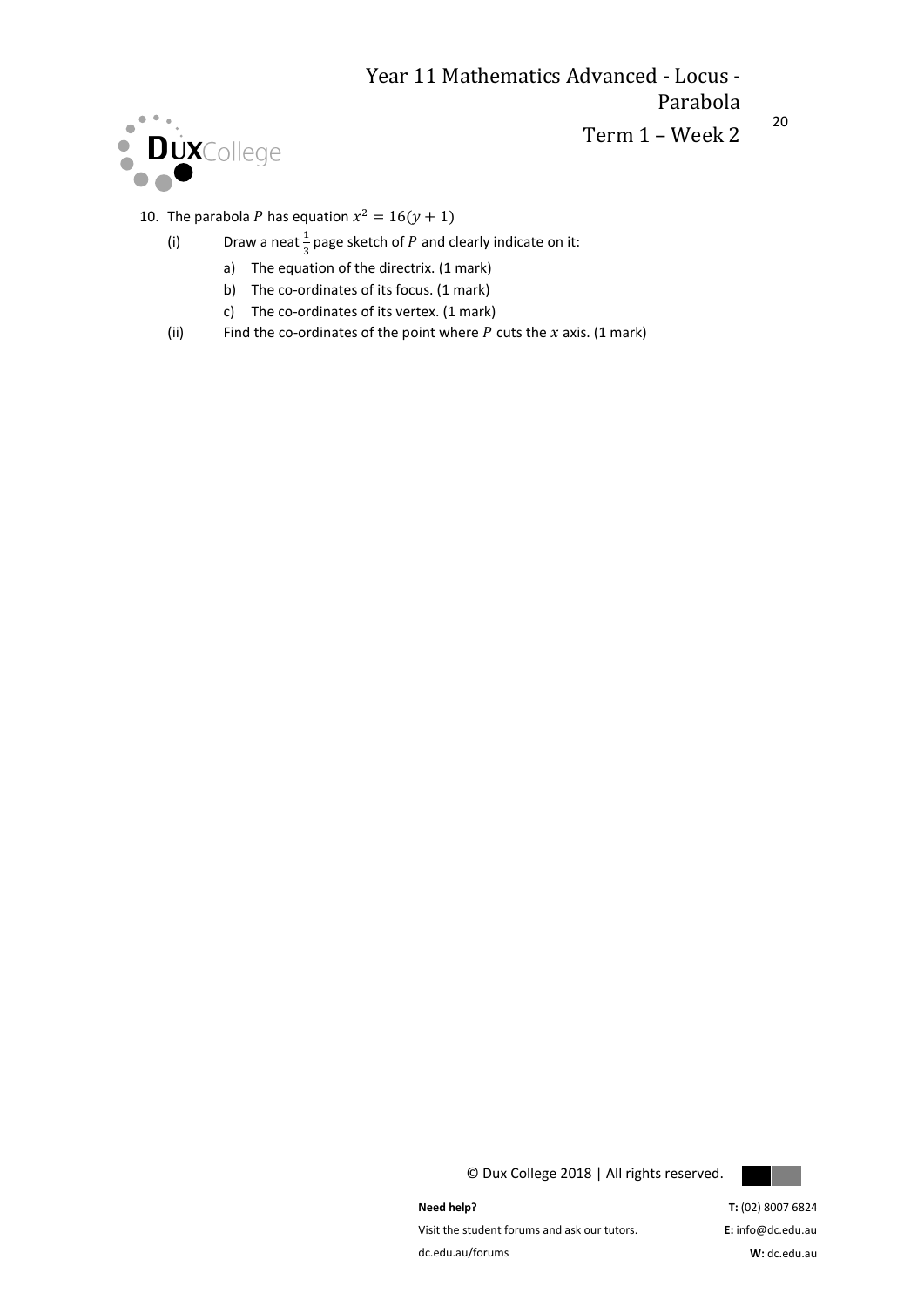

Term 1 – Week 2

21

11. Sketch the locus of the point  $P(x, y)$  which moves so that it is equidistant from the point (1,2) and the line  $y = -2$ . Describe the locus of P geometrically and find its equation. (3 marks)

© Dux College 2018 | All rights reserved.



**Need help?** 

Visit the student forums and ask our tutors. dc.edu.au/forums